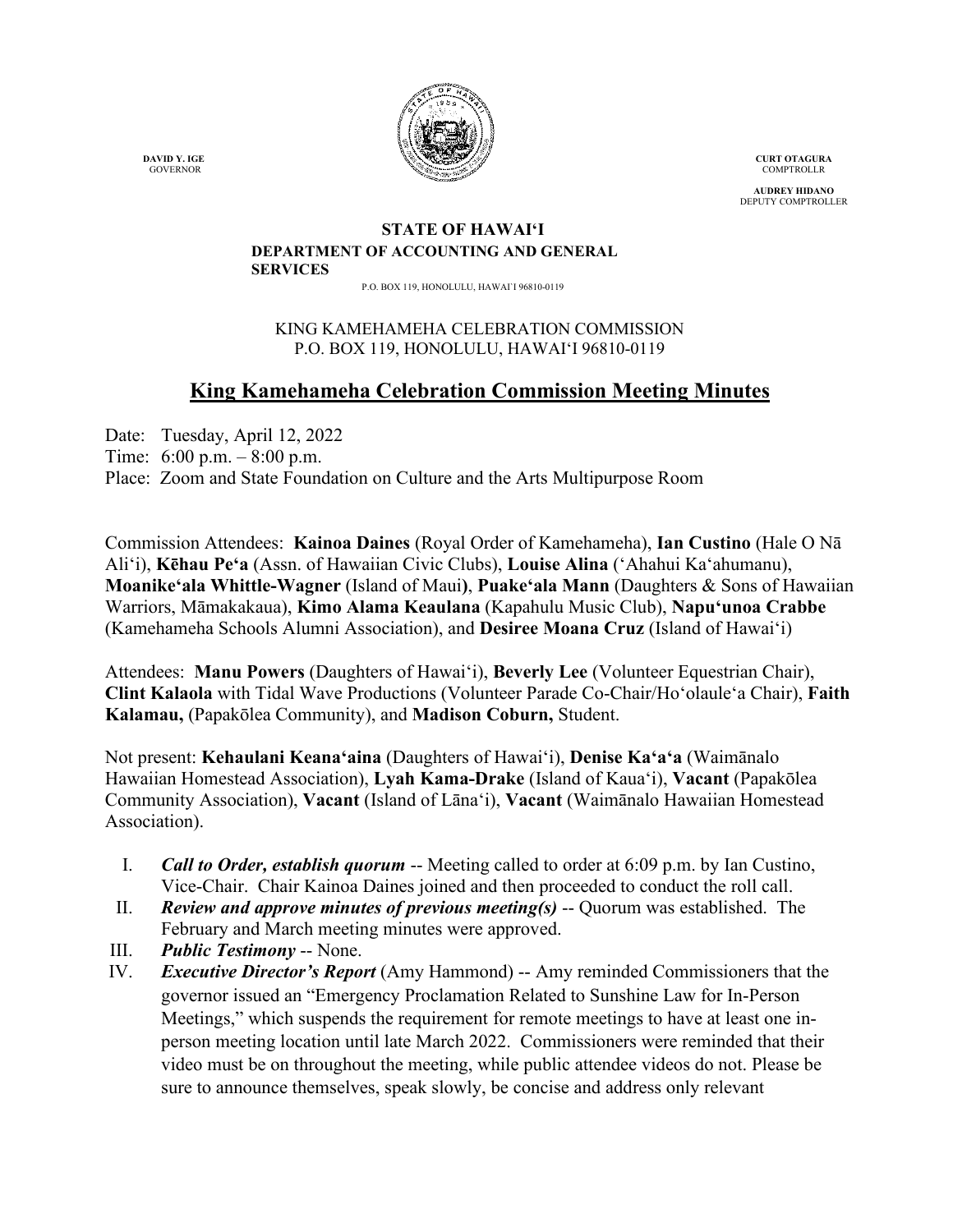information. In addition, when attending virtually, commissioners should announce anyone present in their residence. Amy noted she completed the regularly required DAGS administrative duties and tasks including completing the quarterly inventory, revenue estimate reports, governor's goal and achievement report. She participated in a series of meetings with HTA, ABC Mouse, Senator Taniguchi's Office, Mana Comics, Kanu Hawaiʻi, Mayor's Office of Culture and the Arts, 'Ahahui Kaʻahumanu to determine protocol for statue lei removal following Lei Draping. Amy drafted and posted the procurement document for Logistics Coordinator in order to allocate our HTA grant funding. She worked with HTA and the Attorney General's office to complete the contract language for funding and secure the insurance requirements for the grant. She provided information to all events regarding the process to receive the HTA funding. Amy completed the applications for Individuals, Parade, Mōʻī and Pāʻū. She noted that we have a new website: KamehamehaDay.Hawaii.Gov. She submitted testimony for commission candidates: Napuʻunoa Crabbe and Ian Custino. She provided sample testimony and instructions to commissioners for submitting their testimony in support of Ian and Napuʻunoa and were approved. Amy also met with the mayor's office to secure sponsorship and invited the mayor to attend the events.

# V. *KKCC Business*

- *i. Executive Committee Report* -- Kainoa and Amy met with ABC Mouse and Mana Comics to develop a keiki program.
- *ii. Vote to form an Investigative Committee to create a Friends of King Kamehameha Celebration Organization* -- Kainoa explained that there may be an opportunity for commissioners, whose terms are retiring, to continually support the efforts of the commission by participating in this potential organization. A vote was held and approved to create an investigative committee; a name for the committee will also be determined. The formation of a Friends of King Kamehameha Celebration organization will be discussed further. Napuʻunoa volunteered to chair the investigative committee.
- *iii. Financial Update* (Ian Custino) -- Ian reported there no changes since last month. Amy previously sent the sponsorship letter and package and will resend to everyone. Please refer to our shared folder. We are building a contact list so please refer to it to ensure there are no duplications. Please use the sample letter and package to send out information to your potential donors.
	- *i. Fundraising Committee* (Ian Custino) -- Amy will resend the sponsorship information or share the link with everyone. Add potential donor's name and use the sample letter to send out to your contacts and please follow up with them when its sent.

### *iv. Committee Reports*

- *i. Legislative* (Manu Powers) -- Manu reported that a couple of bills are in play, HB1785 about tourism management, and a few others she is aware of. A legislative hearing was held for approval of Napuʻunoa Crabbe and Ian Custino's commission seat is planned for March 14 but will most likely be rescheduled. Other hearings are yet to be scheduled for the incoming commission appointments.
- *ii. Statuary* (Desiree Moana Cruz) -- Desiree reported that Keke Kaniho, from Kohala who does the protocol for Kohala and Hilo, and Micah Kamohoaliʻi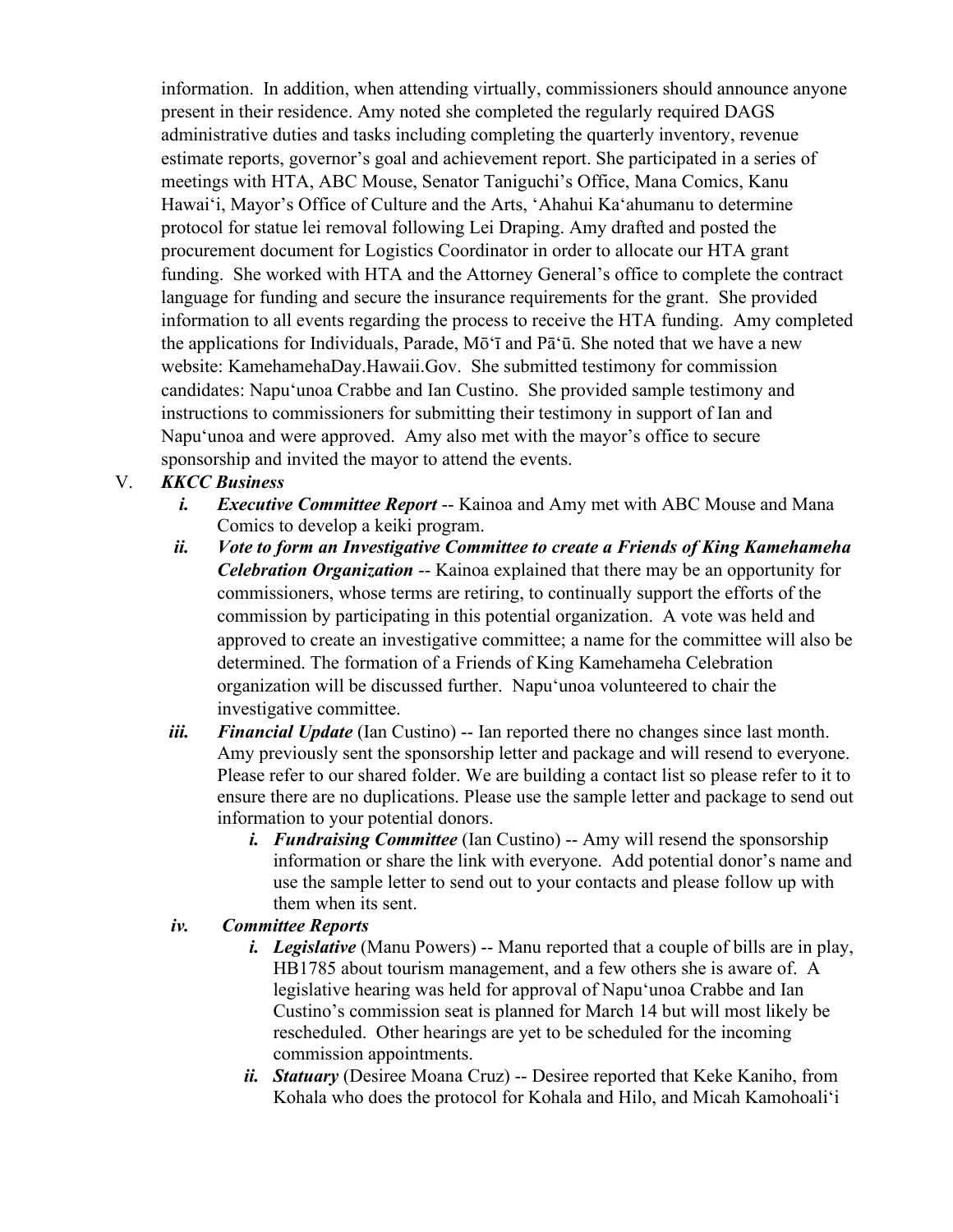will be sharing their manaʻo on establishing best practices for the Lei Draping Ceremonies. In Hilo, Kumu Moses Crabbe does a welcome and oli for everyone who comes up to the statue and does an introduction for everyone on the mound. Desiree recommended and Ian echoed for someone to do this for the Oʻahu Lei Draping as well. Kimo reported that Kapahulu Music Club had assisted with lei draping many years ago. He noted that Adaline Lee's daughter, Candice, provided Kimo with documents when Adaline passed. He will research and share these with the commission following the event this year. Ian noted that we would like to have someone, like Elijah, a past Lei Draping Ceremony assistant, to greet those who present lei at the ceremony. We need to keep in mind the balance of cultural and time constraints. Desiree shared that in 2021 Elijah showed up at the statue in a malo to receive the lei and eventually Kainoa assigned him to assist. Kainoa suggested that we be opened to creating roles for people to participate in the Lei Draping Ceremonies. Ian agreed and reiterated that we embrace his participation as perhaps a Sergeant at Arms. This is something that could be incorporated into the duties of the potential new organization, Friends of the King Kamehameha Celebration, or within the Statuary Committee. Kainoa, Desiree and Amy will hold a meeting. Amy is developing some security protocols. Previously we have had a security presence in the past from Papakōlea. It is important to identify acceptable behavior and hoʻokupu in the protocols.

- *iii. Retention* (Kēhau Pe'a and Kehaulani Keanaʻaina) -- Kēhau thanked Napuʻunoa Crabbe for being confirmed for his first term and Ian Custino for his second term. The contact information in the shared folder was updated to reflect Napuʻunoa's information. Currently there are five commission seats available to fill. She acknowledged the passing of our Molokaʻi Commissioner, Heli Silva Ducaroy, who passed and her seat is vacant. Also, Lyah, our Kauaʻi Commissioner's seat will expire on June 30 and will not renew. We are awaiting response from her suggested replacement nominee, Kimo Perry. She recognized Faith from the Papakōlea Community who was at the meeting, noting that their seat was still vacant, yet they're appreciated for their support and participation in the Oʻahu Lei Draping Ceremony. She commented that Denise Kaʻaʻa's application is still in progress for Waimānalo Homestead; she is just awaiting a letter from the board president once their board elections occur in May. She noted, the Lānaʻi Seat is still vacant and has been for approximately 5 years. Kainoa mentioned that a contact from Lānaʻi has noted that they have prioritized putting the Pineapple Festival together and is interested in possibly participating in 2023. Manu noted that for Kauaʻi she may have some persons of interest from the Daughters of Hawaiʻi.
- *iv. State Archives* (Kimo Alama Keaulana) Kimo had responded to a request from Paula Allen with the San Antonio Express News and wanted to confirm the Kamehameha Day Queen from 1920. He worked with the archivists at Punahou School and it turns out that she was the Kamehameha Day Queen in 1940. He was able to identify a few newspaper articles with a variety of information.
- *v. Events*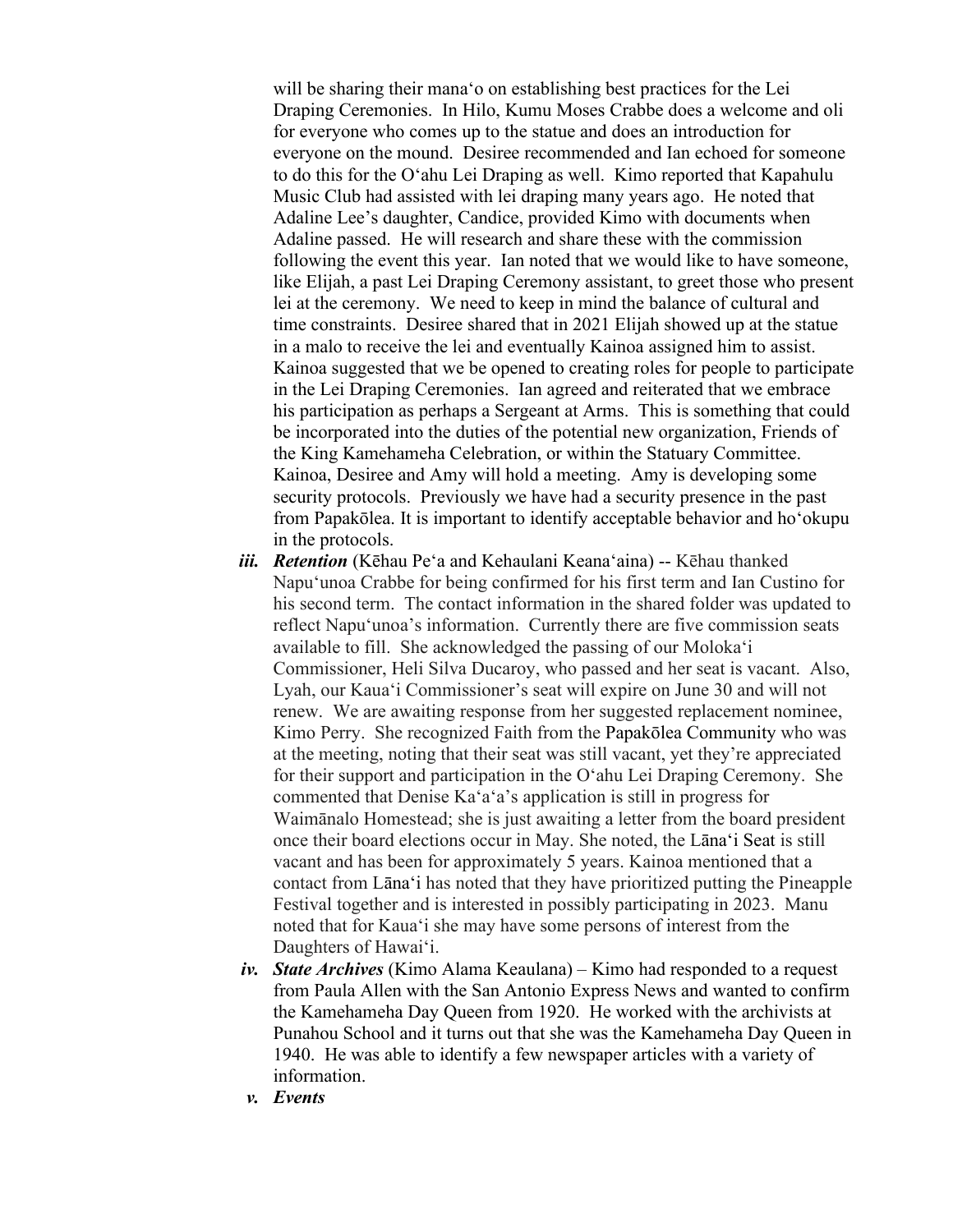- *1. Kauaʻi Lei Draping/Hoʻolauleʻa* (Lyah Kama-Drake) -- Per Kimo Perry, they are planning to do the Hoʻolauleʻa. They are just awaiting the event approval permit. Kainoa commented that he understood that the Pride Parade was permitted so hoping that we everything will move along.
- *2. Oʻahu*
	- *a. Parade, Hoʻolauleʻa* (Clint Kalaola, Oʻahu Parade Co-Chair) -- Clint reported that everything is moving along. We are just working with the city to secure the Neal Blaisdell and are awaiting word if the venue is locking down. He noted that the ball is rolling on the DOD site on 22nd Avenue for the float dismantling area. He is also finalizing the vendor application to go out shortly for the Hoʻolauleʻa to be held on Saturday, June 11, from 11 a.m. – 4 p.m. at the Queen Kapiʻolani Park instead of Aloha Tower Marketplace. Like previous years, it will include merchandise vendors, informational booths, entertainment, and cultural activities. The parade committee met and are finalizing the parade application. Also, it was noted that the Convention Center is unavailable this year for float building and we are seeking a new building location.
	- *b. Pāʻū Units* (Beverly Lee, Equestrian Chair) -- Beverly reported that we have horses for all the islands and the Pāʻū Queen.This year we will have four horses per unit which will include Page, Princess, one escort and one attendant. She has also secured a State Banner Page and is continuing to work on securing horses for the last island. The lack of horses is due to Gunstock Ranch's inability to rent their horses this year. Many of the horses from various ranches have died or been sold. North Shore Stables will provide a unit and each rider is to pay \$1,700 per horse. Challenges occur but they are working through them. A verbal agreement was made for the pāʻū units to stage at the ʻIolani Palace Grounds and for pāʻū drapers to wrap at Kanaʻina Building. The Queen has her eight islands and we have all of the islands filled. They will be meeting this Saturday.
	- *c. Statue Lei Draping* (Louise Alina) -- She announced that they have a new board but the planning is in progress, and we are on target.
- *3. Molokaʻi Parade/Hoʻolauleʻa* (Vacant) -- It was announced that Molokaʻi Commissioner, Heli Silva Ducaroy, passed away and services will be at St. Augustine Church for visitation on April 30 at 7:45 a.m. – 9:45 a.m., services at 10 a.m. On May 7, from 8 a.m. – 10 a.m. visition will also be held on Molokaʻi. Amy will follow up and distribute information to everyone. Moani noted that the Parade and Hoʻolauleʻa will be on the same date on June 4. Daryl was on Molokaʻi and met with potential replacement candidates.
- *4. Maui Parade/Hoʻolauleʻa* (Moanikeʻala Whittle-Wagner) -- Moani reported they had 28 participants at a meeting held on March 30 to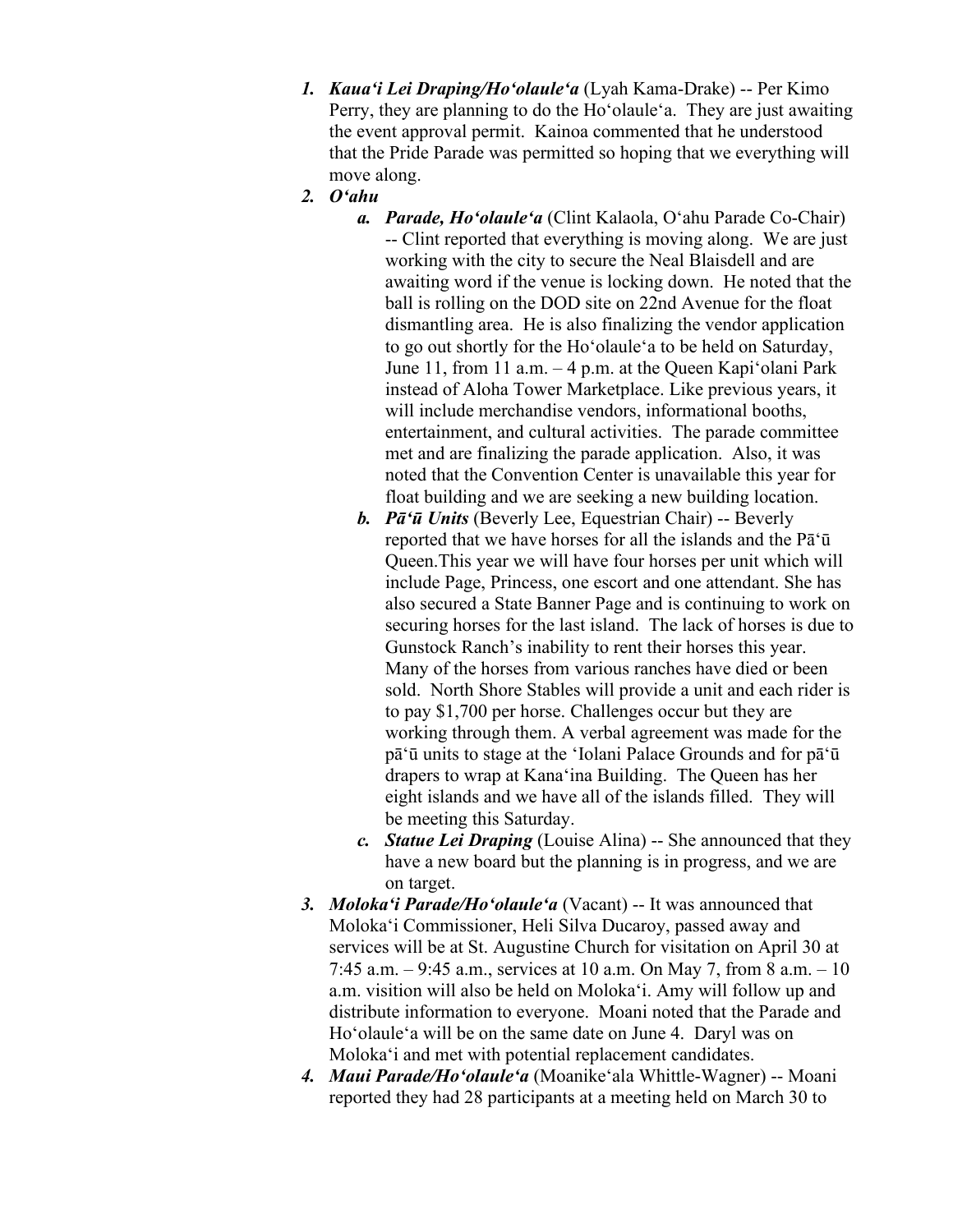advise the public that the parade is happening and gathering interest. Daryl also did a presentation rearding hoʻolauleʻa. On April 9 Moani held an equestrian event and meeting with two full units where the first-time riders practiced pāʻū wrapping and rode around so they could see what it was like. She noted that they have a facebook page 2022 Maui Kamehamha Pāʻū Parade with photos posted. They also have a workshop on April 30 on learn how to do hair, body lei, and bursts hosted at the Maui Community College.

- *5. Lānaʻi* (Vacant) -- Nothing to report.
- *6. Island of Hawaiʻi*

#### *a. Hilo Lei Draping and Kohala Lei Draping/Parade/*

*Hoʻolauleʻa* (Desiree Moana Cruz) -- Manu Power reported that they held a parade committee meeting this evening and a hoʻolauleʻa at Huliheʻe this morning and are in full planning mode. They have the mayor's approval and plans are moving forward and permits have been secured. A Pāʻū Workshop with be held at the Kona Historical Society with the date to be determined. Manu noted they have all units in place and she will be riding this year in the parade in Kona. She mentioned that unfortunately they would not be sending anyone to Kohala this year for the Lei Draping Ceremony. Kainoa mentioned that he was told that in Kohala the street closure is only for one hour and every minute over that time there is a. \$100 fine from the county.

- *b. Kona Lei Draping/Parade/ Hoʻolauleʻa* (Manu Powers) -- Kehaulani reported they are focused on additional funding and social media. They have a new chairperson for Hoʻolauleʻa and will be holding the event on the grounds of Huliheʻe Palace. Also, they have secured six horses per island and will have many new riders to participate this year.
- *7. 150th Kamehameha Day Celebration Committee* (Kainoa Daines) -- We will be posting a list of museums and art galleries on our website that are planning to host tributes to King Kamehameha during the month of June. Also, we are working with ABC Mouse to create programming in June on King Kamehameha. We are working with the Honolulu Star-Advertiser to create an Anniversary publication and distribute to 150,000 – 200,000 residences on Oʻahu and at least 4,000 overprints that will be distributed to the neighbor islands. This will feature historical background and coverage on all of the events on all islands.

#### VI.*Commissioner reports/updates non-island specific representatives*

- i. *Royal Order of Kamehameha* (Kainoa Daines) -- Kainoa reported they had the first in-person meeting.
- ii. *'Ahahui Ka'ahumanu* (Louise Alina) -- March was their anniversary month; they held a service at Kawaiahaʻo Church, decorated Mauna ʻAla and gathered for a luncheon. Louise reported that they held elections and voted in a new board to begin in April. The position of President remains the same.
- iii. *Hale O Nā Ali'i* (Ian Custino) -- Nothing to report.